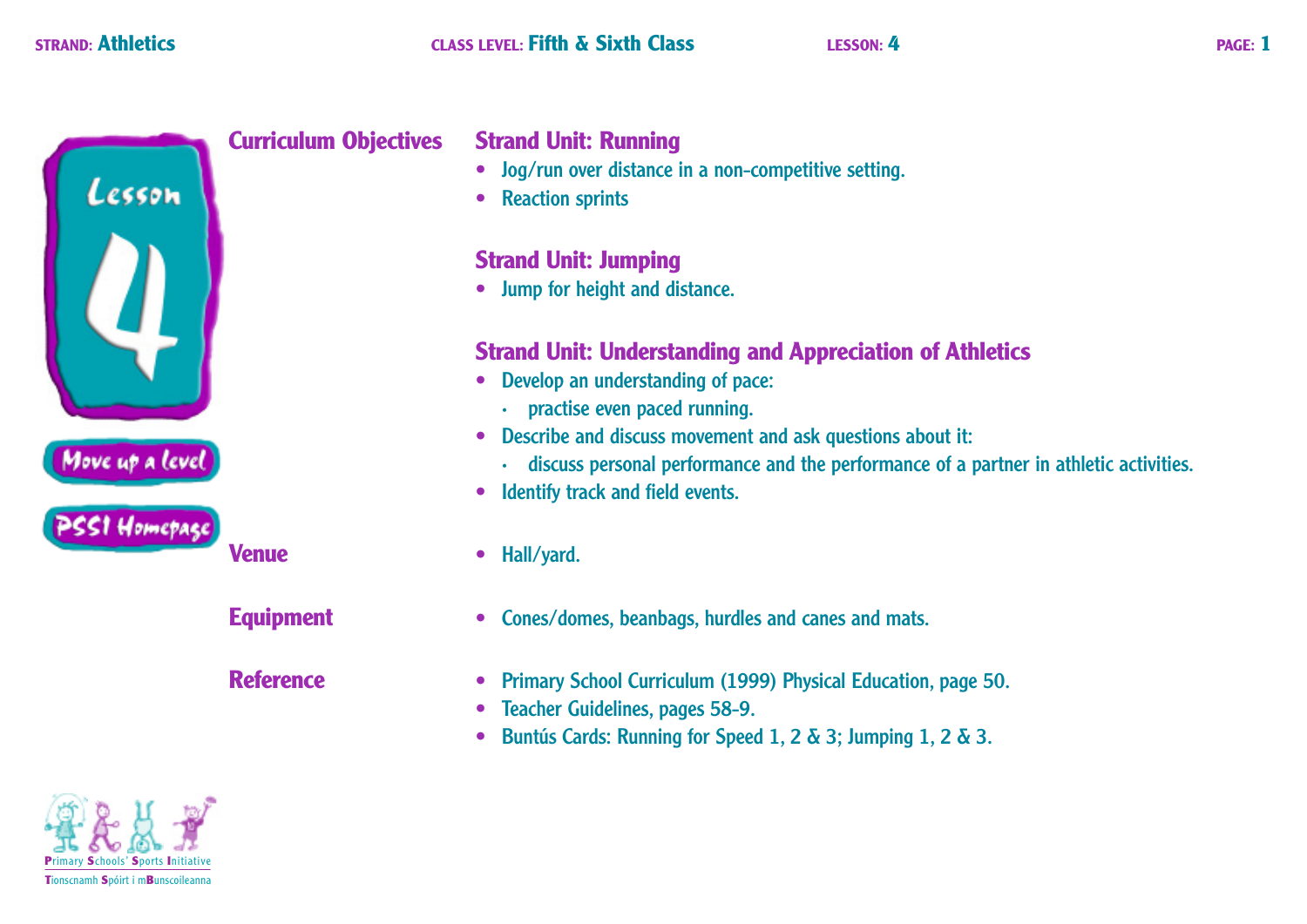**Place cones as far apart as space allows (no more than 50 metres apart). Mark the midway point with a beanbag. In pairs, the children line up facing each other.**



**Use agility cones (ones used for hurdles) and canes.**



**Place high jumps along the length of the hall with a mat behind each one. Divide the the children into groups of six or seven.**

**Place one child at each jump to replace the cane when it is knocked. Change over often.**

**The children using the left leg as the take-off leg line up to the right of the bar.**

**The children using the right leg as the take-off leg should line up to the left of the bar.**

**To ensure that the children run in from the side, place beanbag as in diagram.**

#### **Warm up and Stretching: Visit your Warm up Bank**

**1 Running for distance**

**Five-minute run in pairs**

**Each pair line up as in diagram. On the signal, they begin their run, going from cone to cone and switching places with their partner.**

**Pairs should aim to pace themselves by meeting at the half way point each time. i.e. the beanbag**

### **2 Jumping: High jump**

#### **Step One**

**Revise the scissors technique introduced in 4th class. Each child runs three or four light steps and kicks high into the air, as if kicking a ball at chest height.**

**The children again identify the take-off leg, i.e. the leg that is on the ground before the jump.**

**In turn, each child approaches from the side and scissor kicks over, using the near leg to lead.**

**If approaching from the right, develop a three stride approach:**

**Step left, step right, step left and jump.**

**If approaching from the left, the pattern is:**

**Step right, step left, step right and jump.**



## **ORGANISATION ACTIVITY TEACHING POINTS**

- **• All pairs run simultaneously.**
- **• Keep reminding the children to pace their running.**
- **• Run around the cone each time.**

- **• To establish a starting position, the children walk three giant steps out from the middle of the jump and three to the side. Run the three steps on a curve from this point.**
- **• Push upwards from the take-off leg.**
- **• Kick the lead leg vigorously up and over the centre of the bar straightening it as you go (open scissors).**
- **• Follow by bringing the other foot (take-off leg) up and over (close scissors).**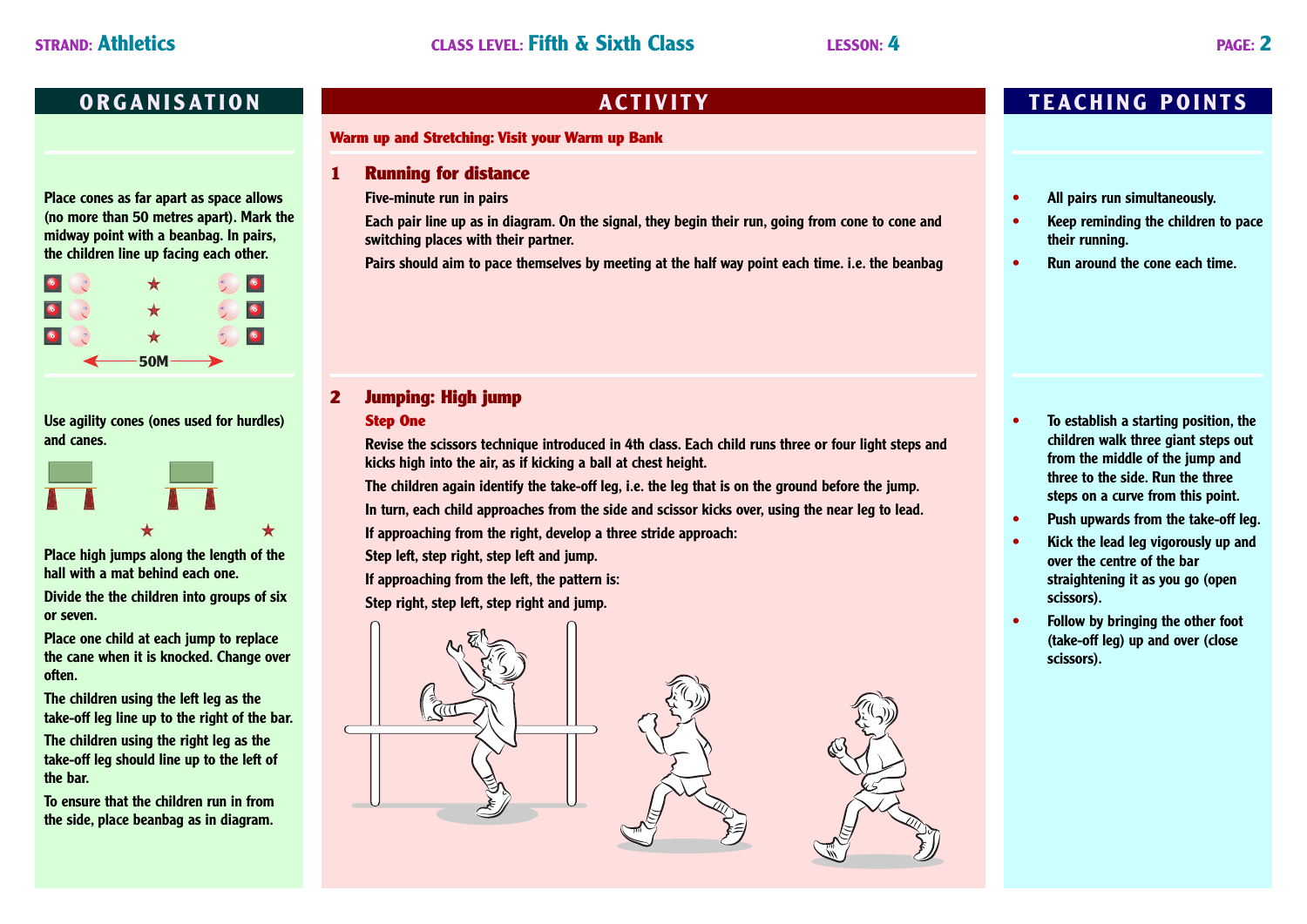| $\bigstar$                  | ★                                               | $\bigstar$                    | ★                           | ★                           | $\bigstar$             |
|-----------------------------|-------------------------------------------------|-------------------------------|-----------------------------|-----------------------------|------------------------|
| $\circ$ $\circ$<br>$\smile$ | $\bullet$ $\bullet$<br>$\overline{\phantom{0}}$ | $\mathbb{C}$                  | $\circ$ $\circ$<br>$\smile$ | ಲಿ                          | $\circ$ $\circ$<br>ر   |
| $\circ$ $\circ$<br>$\smile$ | $\circ$ $\circ$<br>$\smile$                     | $\bullet$ $\circ$<br>$\smile$ | $\circ$ $\circ$<br>$\smile$ | $\circ$ $\circ$<br>$\smile$ | $\circ$ $\circ$<br>U D |
| $\circ$ $\circ$<br>$\smile$ | $\circ$ $\circ$<br>ー                            | $\bullet$ $\circ$<br>$\smile$ | ಲಿ                          | $\circ$ $\circ$<br>$\smile$ | $\circ$ $\circ$<br>ر   |
| $\circ$ $\circ$<br>$\smile$ | $\circ$ $\circ$<br>$\smile$                     | ಲಿ                            | $\mathbb{C}^{\circ}$        | ಲಿ                          | $\circ$ $\circ$<br>. . |
|                             |                                                 |                               |                             |                             |                        |

**Take away the hurdles and turn the mats lengthways. Groups line up four or five metres away from the mats.**

**Mark a take off point approximately half a metre from each mat.**

**Place different coloured beanbags or cones by the sides of the mats to measure distance.**

**Ensure that one jumping area has two mats, end to end, for the more skilled children.**



### **3 Jumping: Long jump**

**The children run three or four strides to the beanbag, take off from one foot and land on two.**



### **4 Reaction sprints**

**In turn, each group gets into position on the starting line. The children should suggest a fun starting position.**

**On a signal, each group rises and sprints to a designated area 10 metres away. Return to starting line formation by walking along the perimeter of the yard.**

# **5 Cool down**

**Visit your cool down bank.**

# **ORGANISATION ACTIVITY TEACHING POINTS**

**• Remind the children of technique: Sink hips and bend knees slightly on take off. Arms swung high in flight. Back straight and knees bent on landing. Jump high in the air. Encourage the children to land softly.**

#### **Safety**

- **• These jumping practices must be carried out with gymnastic mats or in a sand pit.**
- **• The next child should not start until the child ahead is off the mat.**
- **• Walk off the pit/mat at the far side.**
- **• Encourage them to note the leg they take off from as this establishes the take-off leg for the high jump.**

- **• Suggestions for some starting positions:**
	- **· Face away/towards finishing line.**
	- **· Crouch low and hold ankles with hands.**
	- **· Crouch low and place hands at back of head.**
- **• Ask the children to suggest others.**